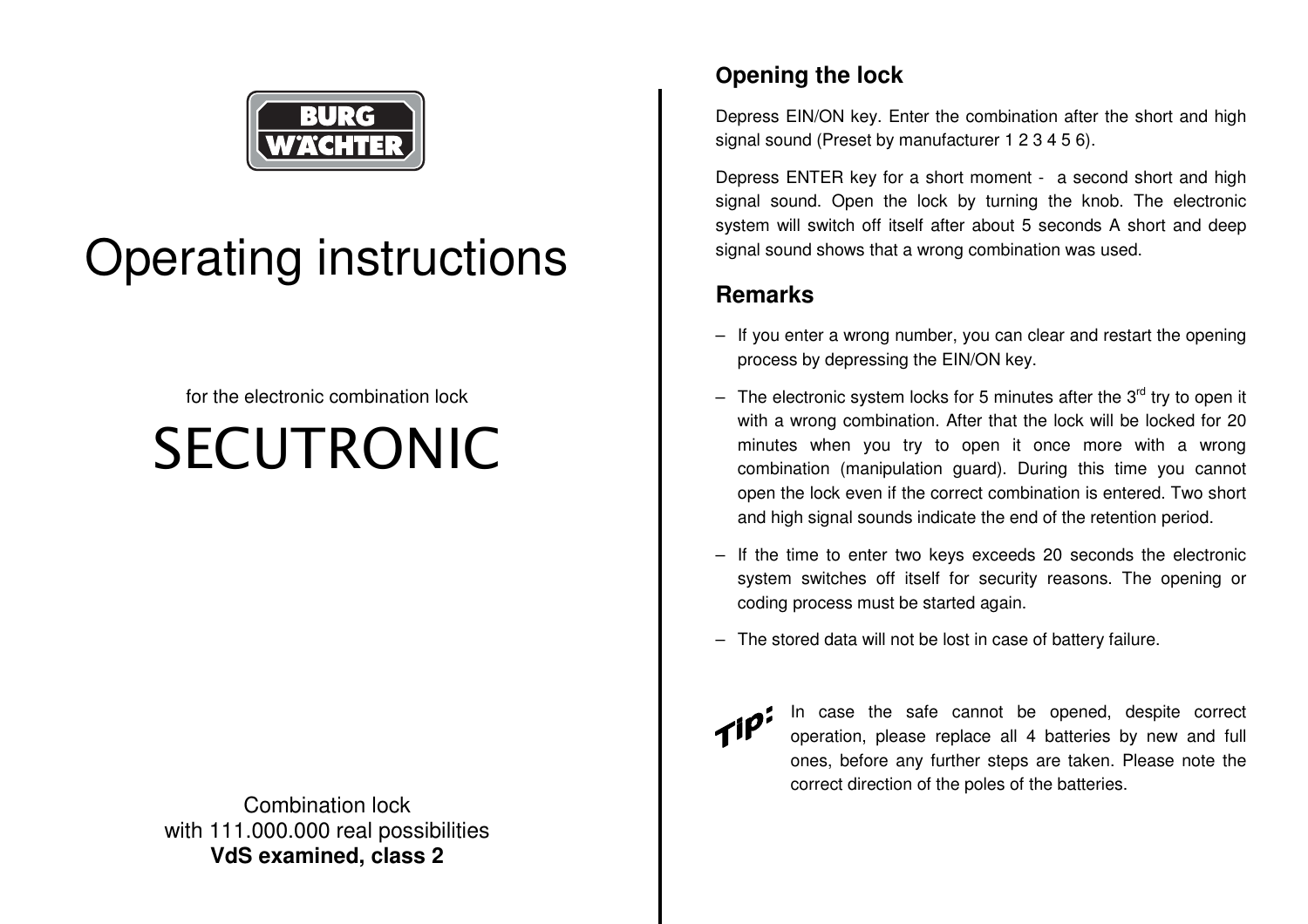## **Changing batteries**

Three long and deep signal sounds when operating the electronic, means all **4** batteries must be changed. Otherwise the lock can only be opened approx. 50 more times. Changing the combination during this time is not possible. In order to change the batteries, insert a screwdriver in the sideslot (as shown on the inner cover page) and lift off the plate. Replace **4** leakproof batteries type see inner cover page. Please look at the environmental standards.

### **General view of the signal sounds**

#### **High sounds**

|                  | 1 x very short: Checking the keys with numbers 1-0 |
|------------------|----------------------------------------------------|
| 1 x short:       | EIN/ON key depressed or lock unlocked.             |
| 2 x short:       | End of the retention period.                       |
| $1 \times$ long: | ENTER key depressed for 6 seconds (beginning of    |
|                  | the coding mode).                                  |
| $2 \times$ long: | The coding process is correctly completed.         |

#### **Deep sounds**

- 1 x short: A wrong number combination was entered.
- 2 x short: Any key entered during the retention period.
- 1 x long: This signal is given out after entering the correct combination if there has been a manipulation before(retention period.)
- 2 x long: The coding process is not correctly completed. The old combination is still valid.
- 3 x long: Change all four batteries.
- 6 x long: The electronic system has detected a defect. Please call the after-sales-service, even if the electronic system operates flawless.

## **Changing the combination**

Please execute each coding process only by an opened door and secured lock. Do not take personal data (like birthday, telephone number,...)

If you do not know or forget it there is no way to open the lock. Therefore:

#### **Remember your new combination. Otherwise there is no possibility to open the safe anymore!**

- 1. Start the programming process by pressing the Ein/On key.
- 2. Enter the old combination.
- 3. Hold ENTER key depressed for 6 seconds until a long and high signal sound is given out.
- 4. Enter the new combination alternatively 6, 7 or 8 digits.
- 5. Depress for a short moment ENTER key.
- 6. Enter the new combination a second time.
- 7. Depress for a short moment ENTER-Key. If the coding process is correct two high and long signal sounds are given out.

In case two long and deep signal sounds are given out, you made a mistake. The old combination is still valid. Please repeat input by starting with point 1.

#### Repeated test mandatory!

While door is open, secure lock. Depress EIN/ON key, enter the new combination, depress ENTER key for a short moment. Open the lock by turning the knob.